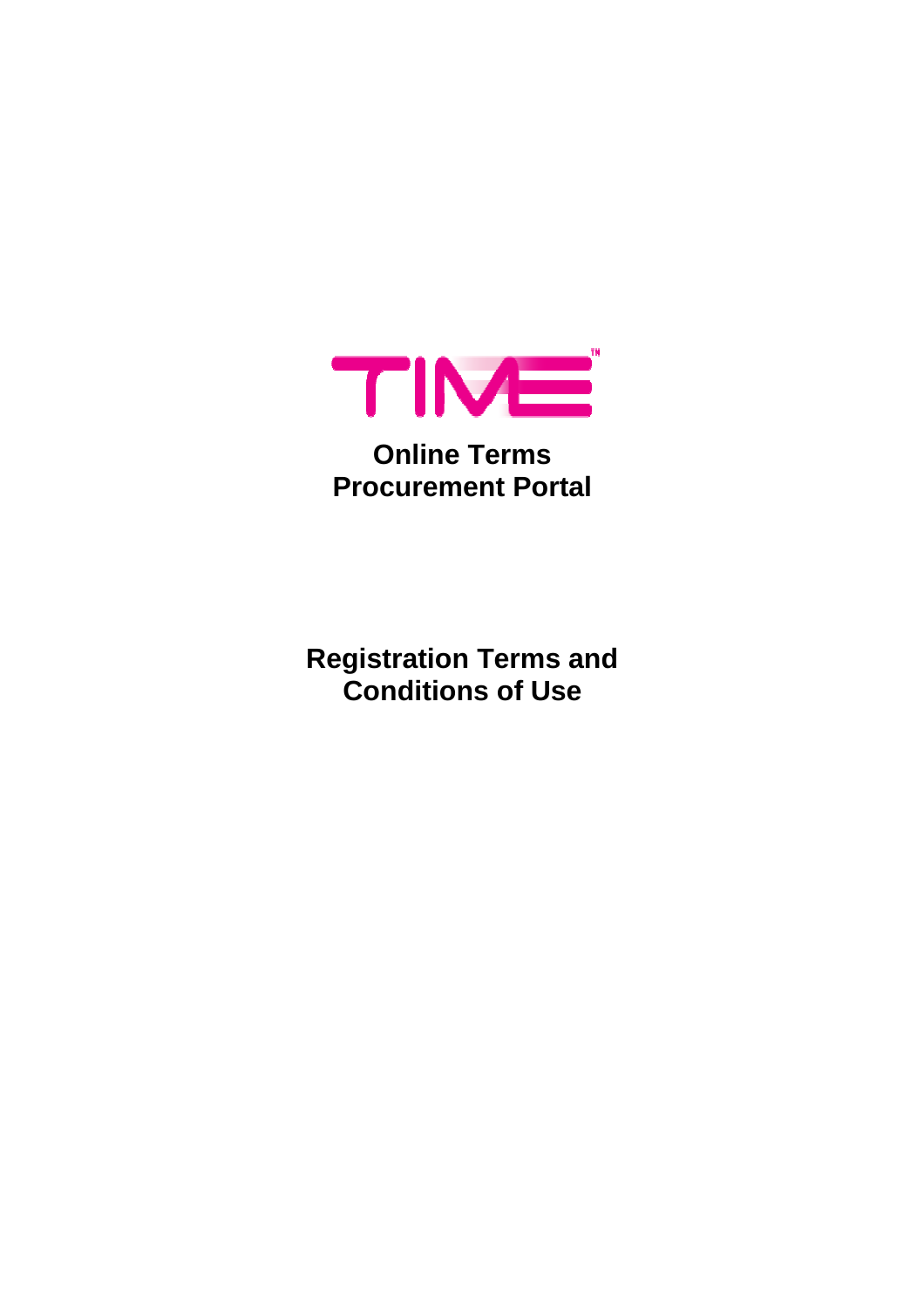# **Conditions for Use of Procurement Portal**

## **1 Important**

## **1.1 Welcome**

Welcome to TIME dotCom's procurement portal. This portal is owned and operated by TIME dotCom Berhad ("TIME").

As a registered user of Procurement Portal, you will be able to view bid invitations published by TIME, submit bids, and communicate with TIME's Group Procurement Division.

These Conditions of Use describe the terms that apply to your use of Procurement portal. They apply to those who have completed the registration process, and apply as soon as you clicked on the "I agree" button at the bottom of Vendor Registration Form.

# **PLEASE READ THESE CONDITIONS OF USE CAREFULLY!**

# **1.2 Who can use Procurement Portal?**

Procurement Portal is available only to individuals, companies or other legal entities who:

- (a) are suppliers or potential suppliers to TIME; and
- (b) have been authorised by TIME by means of a unique username and confidential password identifier to access and use Procurement Portal.

# **1.3 What does Procurement Portal do?**

- (a) Procurement Portal is an online system, through which suppliers can register with TIME and where TIME may issue invitations to bid, receive bid submissions from potential suppliers, and communicate with authorised contractors in relation to procurement activities.
- (b) Group Procurement Division will communicate with vendors through Procurement Portal, where possible. However, Group Procurement Division may provide and receive hard copies of documents, if it is deemed necessary.

# **1.4 To print these conditions**

To print the Conditions of Use:

(a) press the "PRINT" buttons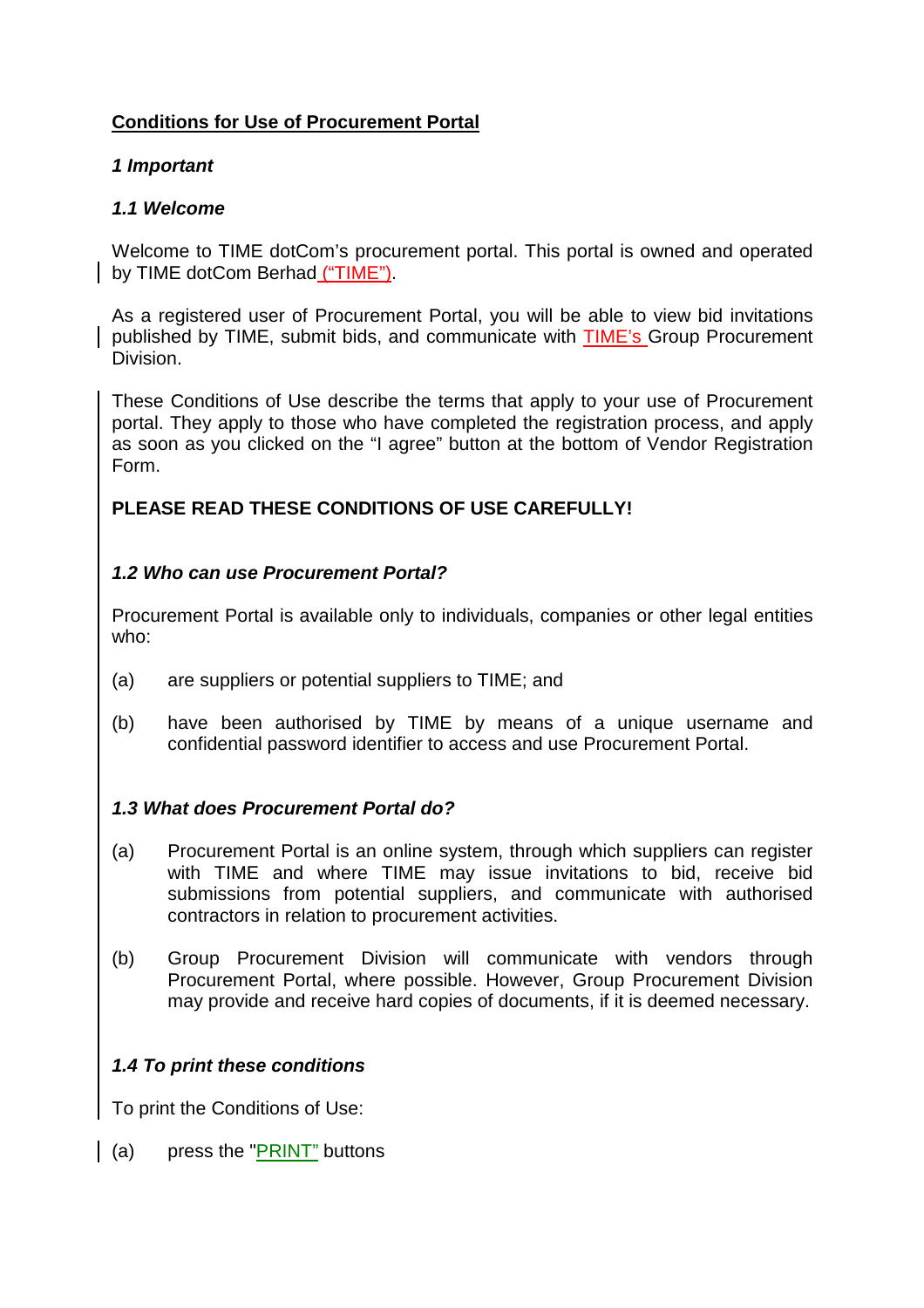You can also download these Conditions of Use to your computer or PDA.

You agree that you have been given an opportunity to retain these Conditions of Use for subsequent reference. Unless you make a specific request for a non-electronic copy, you will not otherwise be provided with a copy of the information.

# **2 Accessing Procurement Portal**

# **2.1 Technical requirements**

In order to use Procurement Portal, you will need to have:

(a) Firefox 3.x, 4 (32-bit)

JavaScript and cookies enabled

Intel or AMD processor (1GHz or faster)

At least 512 MB RAM (at least 2 GB RAM for Vista)

- (b) access to the Internet;
- (c) a working email address; and
- (d) unique username and confidential password, which will be assigned upon registration.

# **2.2 Technical requirements are your responsibility**

- (a) Supply and maintenance of any equipment necessary to enable you to use Procurement Portal (including any hardware and software) and maintenance of an account with an internet access service provider to enable you to use Procurement Portal, is solely your responsibility.
- (b) You must take reasonable steps to maintain the security of your hardware and software and log off Procurement Portal before leaving your computer unattended.

# **2.3 Updating information**

(a) You may update or change any information you provided to TIME when registering to use Procurement portal, including change **of** your email address.

# **2.4 Varying Procurement Portal**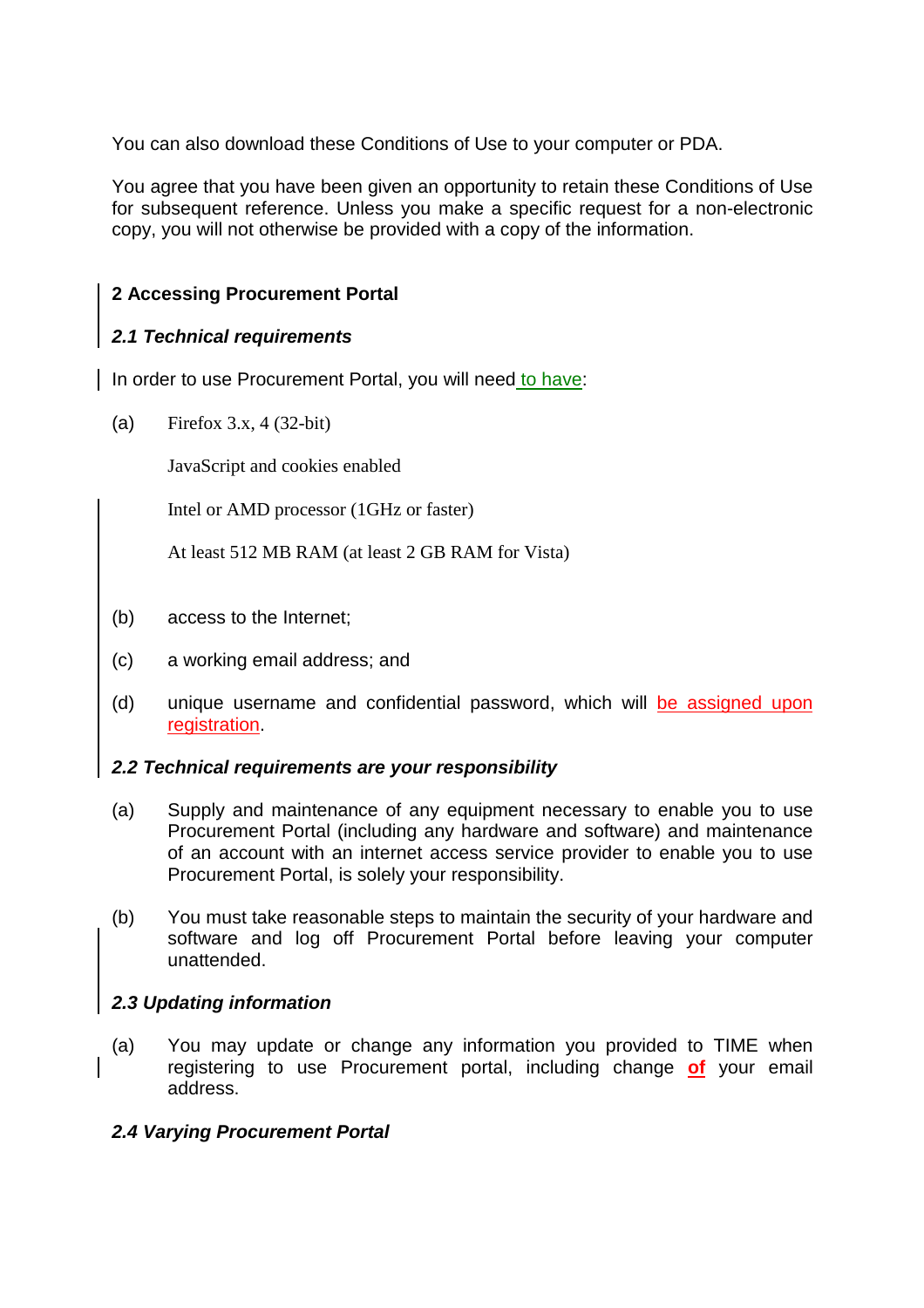- (a) TIME may from time to time at its sole discretion upgrade, alter or modify Procurement Portal or any part of it.
- (b) TIME will post a notice on the Web Site of any change in Procurement Portal, or in any hardware, software or other facilities required to access or use Procurement Portal. This will constitute sufficient notice to you of the change.
- (c) You are solely responsible for making the necessary upgrades, alterations or modifications to your systems, hardware, software or other facilities to ensure your continued access and use of Procurement Portal.

## **2.5 Termination or suspension of access**

TIME may suspend or terminate your access to Procurement Portal if:

- (a) it reasonably believes that it was induced by fraud or misrepresentation by you (or any other person) to grant use of Procurement Portal or issue an Identifier;
- (b) it reasonably believes that there has been fraud or misrepresentation with respect to the use of Procurement Portal;
- (c) it reasonably believes that the continued use of Procurement Portal may cause a loss to TIME or will cause to be in breach any applicable law; or
- (d) at any other time in its sole discretion.

## **3 No representation**

At no time that TIME represents or warrants that by registering as a user of Procurement Portal, that:

- (a) you will be advised of intends to issue, or has issued, a bid invitation;
- (b) bid invitations or other documents relating to bid will be published on Procurement Portal or otherwise made available to you;
- (c) you will be invited to, or be eligible to, submit a bid to become TIME supplier, or otherwise participate in an online procurement process; or
- (d) you will be given preferential treatment in any bid submissions.

## **4 Consent to electronic transactions**

#### **4.1 Consent to electronic communication**

You agree that: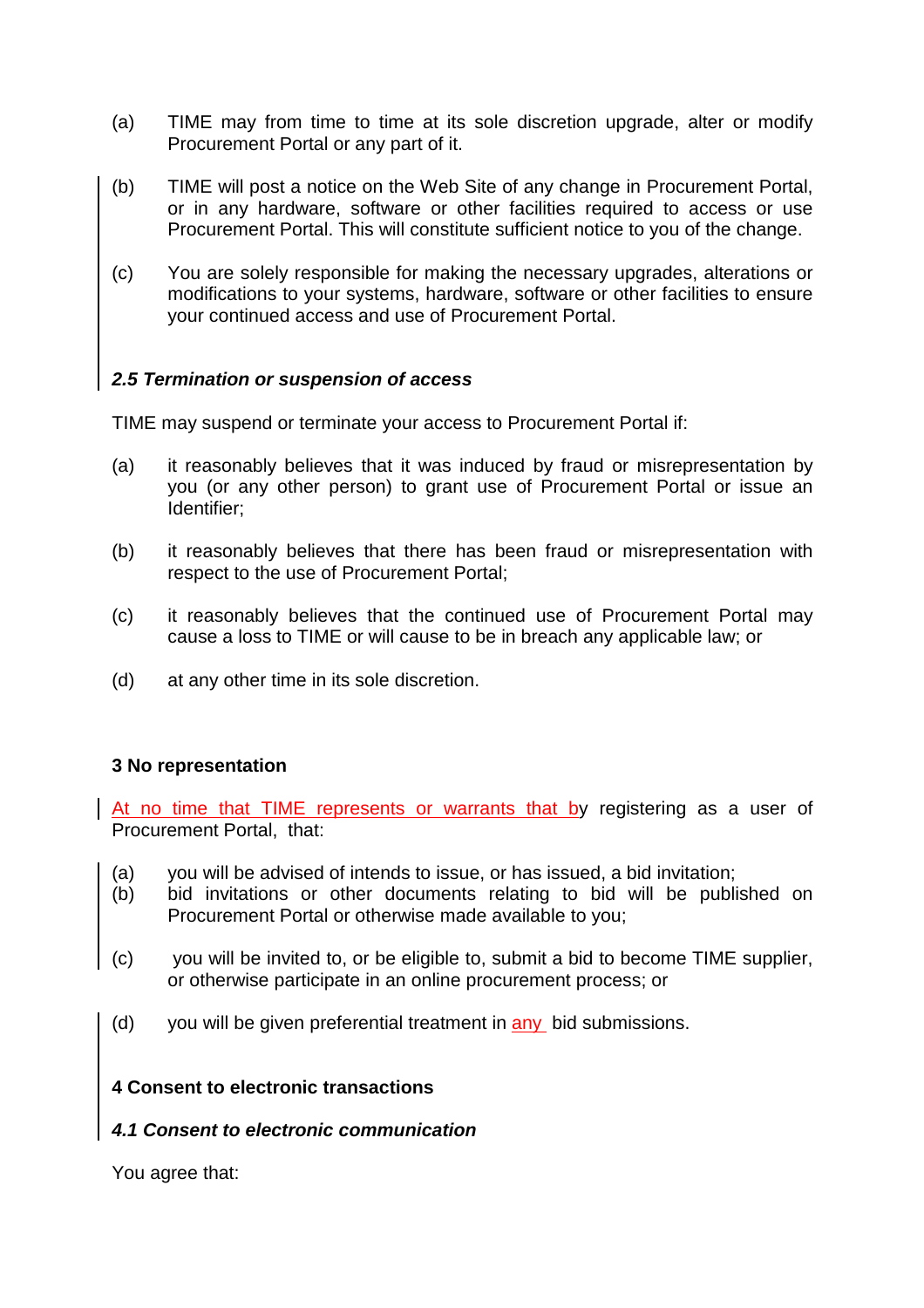- (a) TIME may communicate with you via Procurement Portal and via electronic mail, as TIME considers appropriate;
- (b) a document in electronic form (in Procurement Portal or otherwise) has the same effect as a written document, and is considered to be "in writing";
- (c) information given via electronic communication (via Procurement Portal or otherwise) has the same effect as if that information was in written form, and is considered to be "in writing";
- (d) that a document or any other information is authentic or binding on the ground that the document or other information was transmitted or generated electronically; and
- (e) the Messages Log is evidence of all Messages between you and TIME transmitted through Procurement Portal or generated by Procurement Portal.

## **4.2 Authentication**

You acknowledge that:

- (c) you are solely responsible for all operations conducted on Procurement Portal (including any Messages that are sent or generated) using your Identifier; and
- (d) TIME dotCom Berhad is entitled to presume that you have sent any Message that originates from, or is sent or generated using, your Identifier, and those Messages are valid and binding on you.

## **5 Formation of contract**

- (a) No contract is created through Procurement Portal unless TIME expressly accepts your offer by notifying you directly in the manner specified in clause 7.
- (b) No contract is created through Procurement Portal by your acceptance, or by any document being received by TIME (via Procurement Portal or otherwise).

## **6 Invitations to bid**

- (a) TIME may at any time invite potential suppliers to submit an offer for the supply of goods and services through Procurement Portal or via some other medium. (RFP Invitation)
- (b) A RFP Invitation is not an offer or acceptance by TIME, but is only an invitation to treat from TIME to potential suppliers.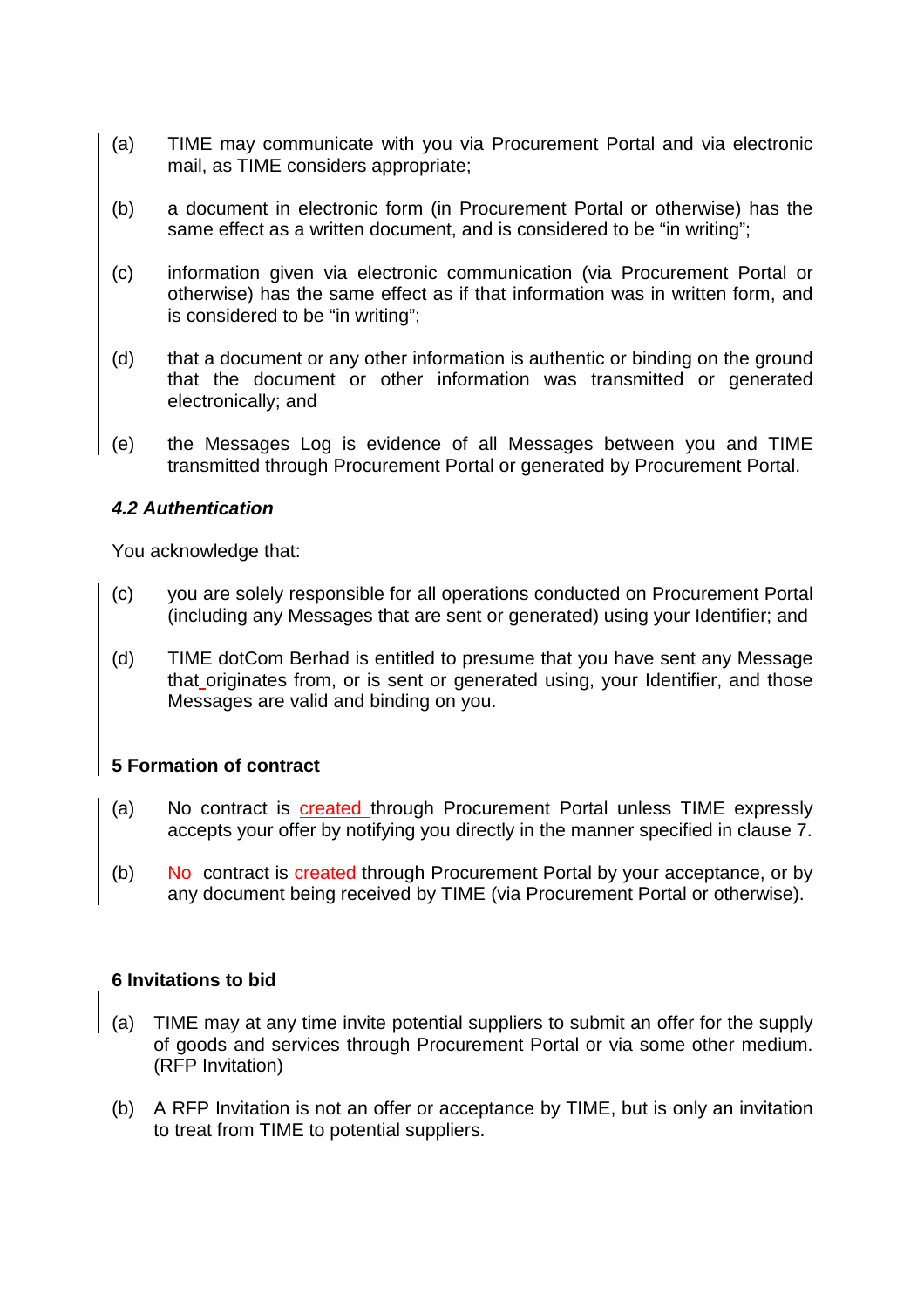- (c) TIME may at any time issue addenda to the RFP Invitation through Procurement Portal, which may vary the RFP Invitation.
- (d) You may, in response to the RFP Invitation, submit an offer to TIME through Procurement Portal within the time specified in the RFP Invitation.
- (f) All bids are subject to and must comply with TIME standard RFP Criteria and are governed by standard terms and conditions applying to the bid process. If a RFP Invitation does not specify the terms and conditions that are to apply to the contract, the RFP invitation shall be deemed to incorporate TIME Purchase Order Terms and Conditions and your bid will be deemed to be subject to those terms and conditions.
- (g) TIME may at any time, in its sole discretion, withdraw a RFP Invitation by notice on Procurement Portal, or by providing notice in the manner specified in clause 18.

# **7 Acceptance of Bids**

- (a) If TIME decides to accept your bid, it will convey its acceptance either in the form of Electronic Message via Procurement Portal, or by issuing a formal notice of acceptance in the form of Purchase Order.
- (b) TIME may disregard any bid that is submitted after the time specified in the RFP Invitation regardless of whether the delay in submitting the bid was caused in whole or in part by any unavailability of Procurement Portal, interruption in the access or use of Procurement Portal or any other factor attributable to Procurement Portal.

## **8 Other terms apply**

## **8.1 Other terms**

These Conditions of Use apply in addition to:

- (a) the Electronic Business Conditions;
- (b) the general terms of use of the Web Site, including any disclaimers set out on the WebSite;
- (c) the conditions of bidding contained in, or referred to in, any RFP Invitation

## **8.2 Your acknowledgement**

You acknowledge that you have read and understood: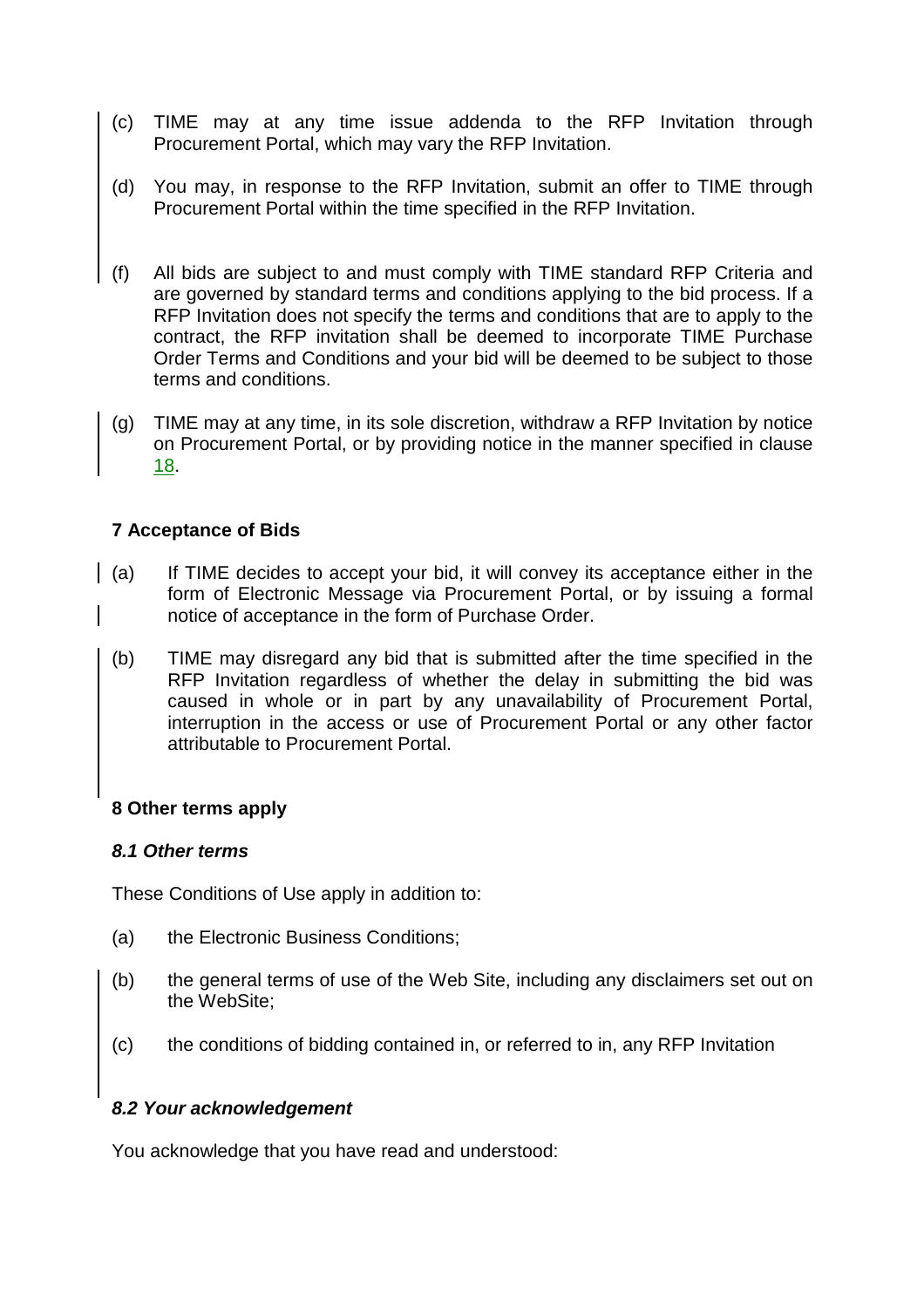- (a) the Electronic Business Conditions;
- (b) the general terms of use of the Web Site (including any disclaimers)

# **8.3 Priority of terms**

These Conditions of Use will prevail over:

- (a) the Electronic Business Conditions to the extent of any inconsistency, notwithstanding anything to the contrary in the Electronic Business Conditions.
- (b) the conditions of bidding contained in, or referred to in, any RFP Invitation, unless the RFP Invitation is specifically expressed to prevail over these Conditions of Use; and

# **9 Availability of Procurement Portal**

- (a) As electronic services are subject to interruption or breakdown, access to Procurement Portal is offered on an "as is" and "as available" basis only.
- (b) TIME does not guarantee that the Procurement Portal or the Web Site will be free from viruses, or that access to the Web Site or Procurement Portal will function as intended or be uninterrupted.
- (c) TIME may limit or restrict the use you may make of Procurement Portal.
- (d) For security, technical, maintenance, legal or regulatory reasons, or due to any breach of these Conditions of Use by you, TIME may withdraw Procurement Portal at any time and without notice or liability to you.

# **10 Data Security**

# **10.1 Confidentiality of Information**

TIME will take all reasonable precautions to protect information on Procurement Portal from misuse and loss and from unauthorized access, modification or disclosure, during transmission to TIME or while stored on Procurement Portal. But you acknowledge that:

- (a) the security of the information that you submit to TIME through Procurement Portal cannot be guaranteed; and
- (b) TIME dotCom Berhad will not be liable if information stored in Procurement Portal is disclosed to somebody other than you.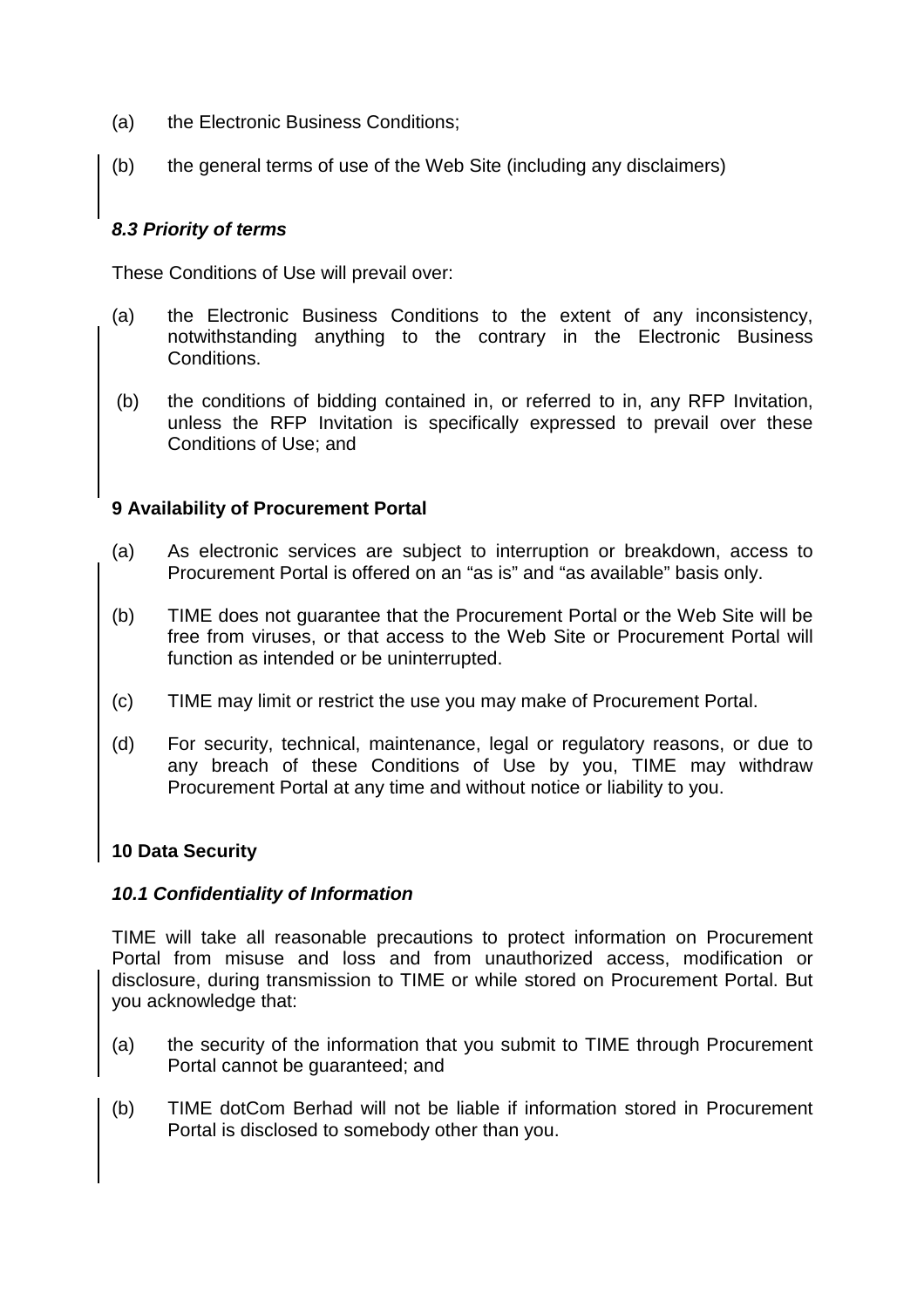## **10.2 Data backups**

- (a) TIME may back up data stored in Procurement Portal for its own purposes only.
	- (b) You should be responsible to backup the information sent or generated using your Identifier, and all Messages sent to you by TIME.
	- (c) TIME is not obliged to provide you with a copy of any Message or other information that you store on Procurement Portal.
	- (d) TIME will not be held liable for any loss of any of your information.

## **11 Accuracy of content**

While reasonable steps have been undertaken to ensure that information is free from error, TIME makes no warranty that:

- (b) the content on Procurement Portal will be error-free, accurate, adequate or complete; or
- (c) the quality of any information available through Procurement Portal will meet your expectations.

You should check the accuracy and completeness of all Messages and other information on Procurement Portal yourself.

## **12 Viruses**

- (a) TIME cannot guarantee that Procurement Portal and any other information or material contained in, downloaded from or accessible to you via Procurement Portal, will be free from computer viruses or any other defect or error which may affect your software or systems. To protect your software and systems we suggest you install and implement your own system protection software.
- (b) Your transmission to TIME will be examined for known viruses using the TIME standard operating environment scanning and detection tools. If a virus is detected in your transmission, the transmission may be rejected and will be deemed not to have occurred.
- (c) You are advised, where a transmission failure has occurred, to clean and resubmit the transmitted data. TIME accepts no liability if your transaction fails due to viral problems.

## **13 TIME liability limited**

## **13.1 Important Disclaimer**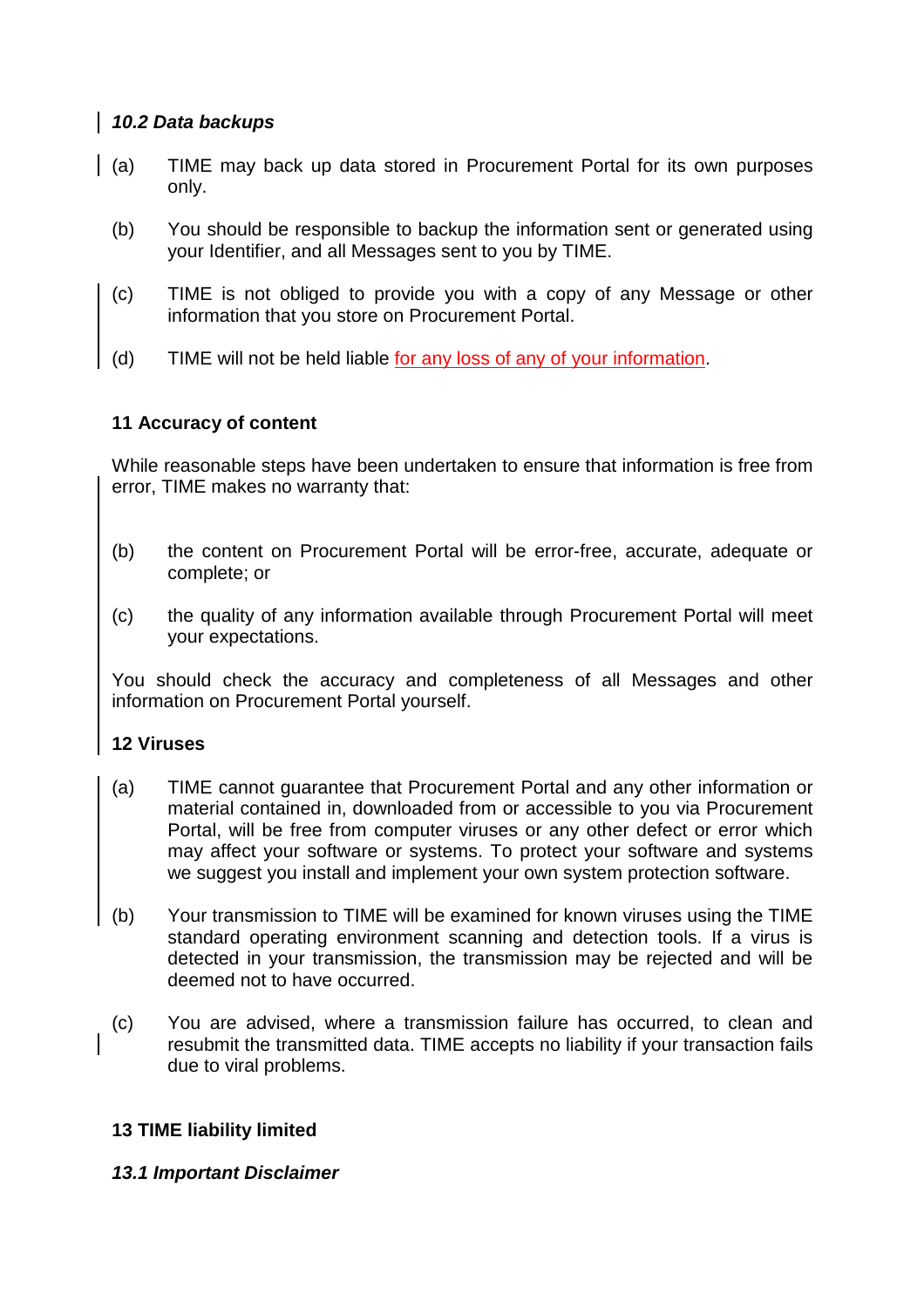You acknowledge and agree that subject to clause 13.2:

- (a) TIME;
- (b) any other person whose website is linked to  $TIME$  website ; and
- (c) any officer, employee, agent or related company of any of the persons referred to in sub-clause (a) and (b) above, (each a "Protected Party") are not liable for any claim (including, but not limited to, by negligence of any Protected Party), suffered or incurred by you arising from or in connection with your use of Procurement Portal or the Web Site.

You must indemnify the Protected Party against any loss suffered or incurred by that Protected Party arising from or in connection with any claim made against the Protected Party.

## **13.2 Exclusion of warranties**

Save and except for the express terms and warranties set out in these Conditions of Use; and those implied terms or warranties that are imposed by statute that are mandatory and cannot be excluded, TIME gives no warranties and all other terms, conditions, warranties, stipulations or other statements whatsoever, whether express or implied, by statute or common law, or otherwise howsoever, are expressly excluded.

## **13.3 Exclusion of liability for content**

(a) You acknowledge that content may be placed on Procurement Portal by persons other than TIME. TIME is not liable for any type of information placed on Procurement Portal by any person.

(b) TIME does not guarantee or warrant the security of any data that is transmitted or generated using Procurement Portal.

## **13.4 No third party beneficiaries**

These Conditions of Use do not provide any person or entity that is not a party to these Conditions of Use with any remedy, claim, liability, reimbursement, or cause of action or creates any other third party beneficiary rights.

## **13.5 Restrictions on use of Procurement Portal**

You must do all things necessary to preserve and maintain the integrity and security of Procurement Portal, and this obligation includes the following: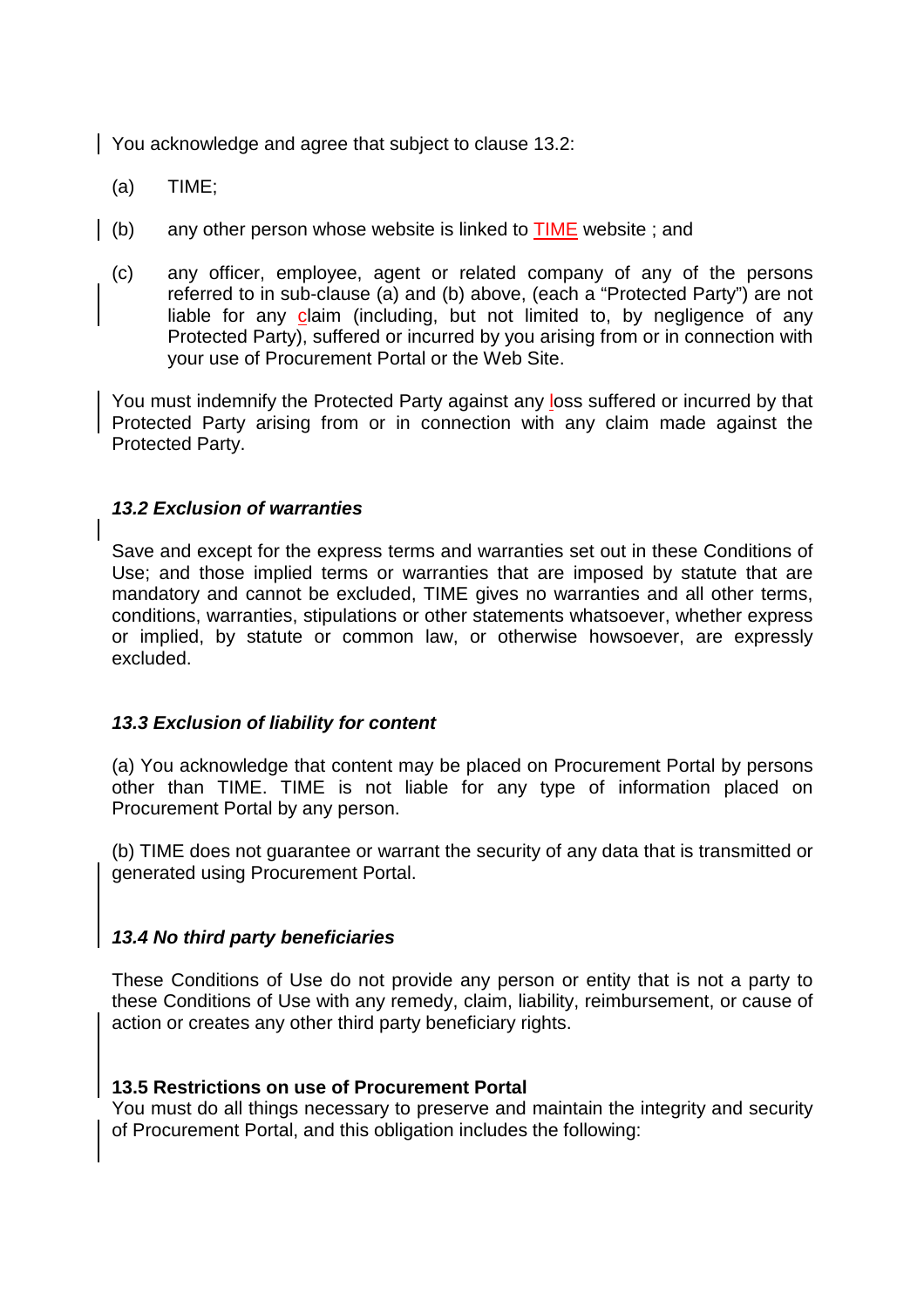- (a) you must ensure that only users within your organization who have been specifically authorised by TIME to use Procurement Portal are allowed to access or use Procurement Portal;
- (b) you must ensure that there is no unauthorized access or use of Procurement Portal or your Identifier;
- (c) you must ensure that your Identifier is treated with extreme care; and
- (d) you must use Procurement Portal only to conduct transactions, communications or queries for your own organizational use.

## **13.6 No aggregating, copying or disassembling**

You must not, either through yourself or any third party:

- (a) use any robot, spider, screen scraper, data aggregation tools or other automatic device or manual process to process, monitor, copy or extract any web pages on Procurement Portal, or any of the information, content or data contained within, or accessible through Procurement Portal, without TIME prior written permission;
- (b) use any data aggregation tools or processes, aggregate or combine information, content or data contained within or accessible through Procurement Portal with information, content or data accessible via or sourced from any third party;
- (c) use any device, software, process or routine to interfere or attempt to interfere with the proper working of Procurement Portal or any transaction or process being conducted on or through it;
- (d) take any action that imposes an unreasonable or disproportionately large load on the infrastructure of or bandwidth connecting to Procurement Portal or the Web Site;
- (e) reverse engineer, reverse assemble, decompile, or otherwise attempt to discover source code or other arithmetical formula or processes in respect of the software underlying the infrastructure and processes associated with Procurement Portal; or
- (f) copy, reproduce, alter, modify, create derivative works, or publicly display, any part of any content from Procurement Portal without TIME prior written permission.

## **13.7 No unlawful use**

You must not use, or allow any person to use theProcurement Portal: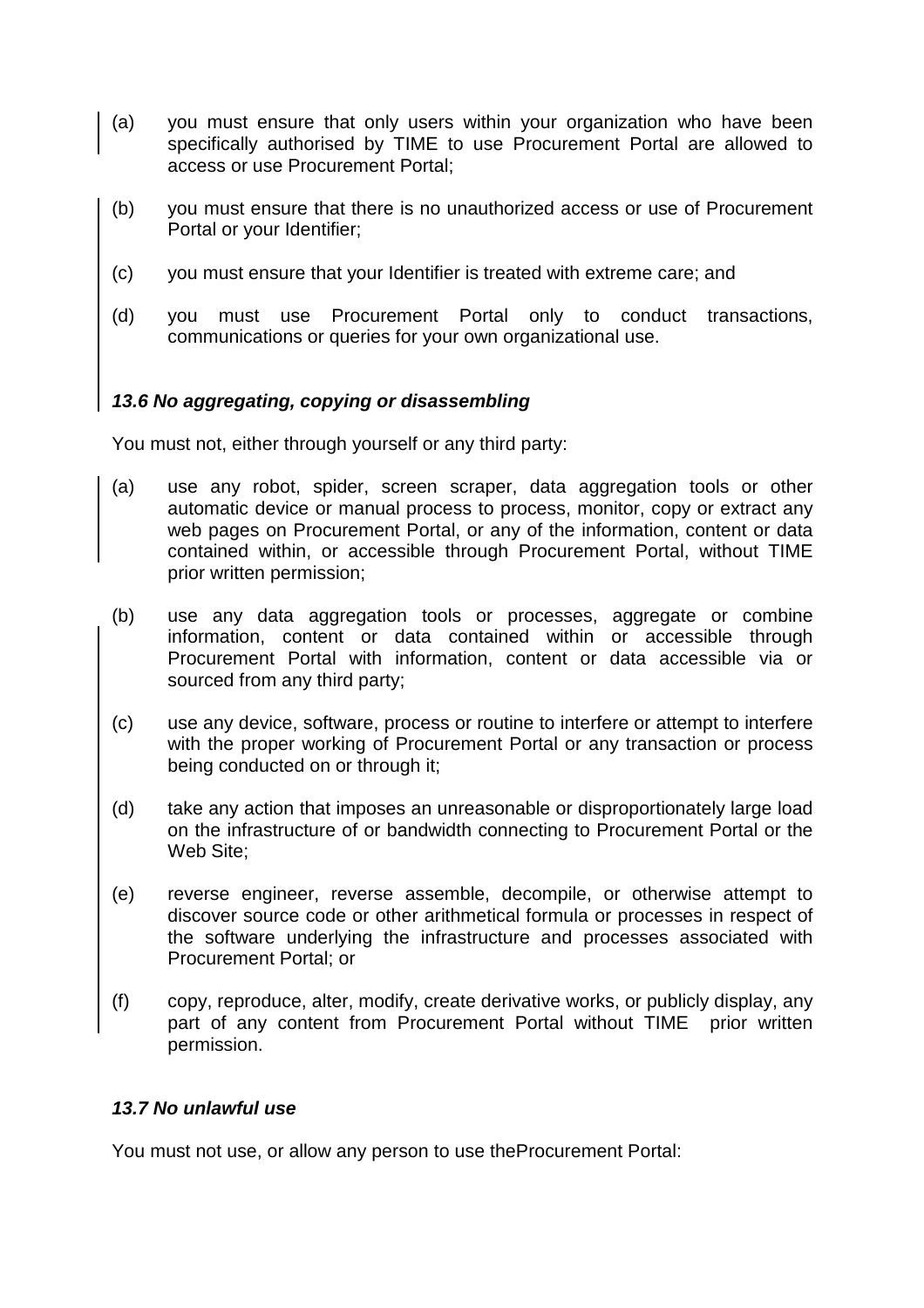- (a) fraudulently or illegally, or for any obscene, offensive or illegal purpose; or
- (b) to defraud or deceive TIME .

# **14 Your warranties**

# **14.1 Authority**

You warrant that:

- (a) you are of legal age to, and authorised to, enter into these Conditions of Use and be bound by them;
- (b) you have full legal authority to bind the company or other legal entity on whose behalf you are entering into these Conditions of Use;
- (c) the legal entity on whose behalf you are entering into these Conditions of Use is validly existing, not insolvent and has the legal capacity and power to enter into, perform and comply with its obligations under these Conditions of Use; and
- (d) both you and the legal entity on whose behalf you are entering into these Conditions of Use will be bound by these Conditions of Use.

# **14.2 Information and Messages**

You warrant that all Messages and other information that you give to TIME , or that is given on your behalf, in relation to Procurement Portal or these Conditions of Use is or will be:

- (a) complete, accurate and not misleading in any way; and
- (b) transmitted or sent by such persons as are duly authorised by you to transmit or send the Messages and information, and you agree that TIME is under no obligation to check Messages or other communications sent by you or on your behalf to ascertain their completeness, truthfulness or accuracy.

# **15 Intellectual Property**

- (a) All intellectual property rights in Procurement Portal and the content of Procurement Portal is vested in TIME or its affiliates, except as otherwise provided in this clause.
- (b) You receive only a license to use Procurement Portal in accordance with these Conditions of Use.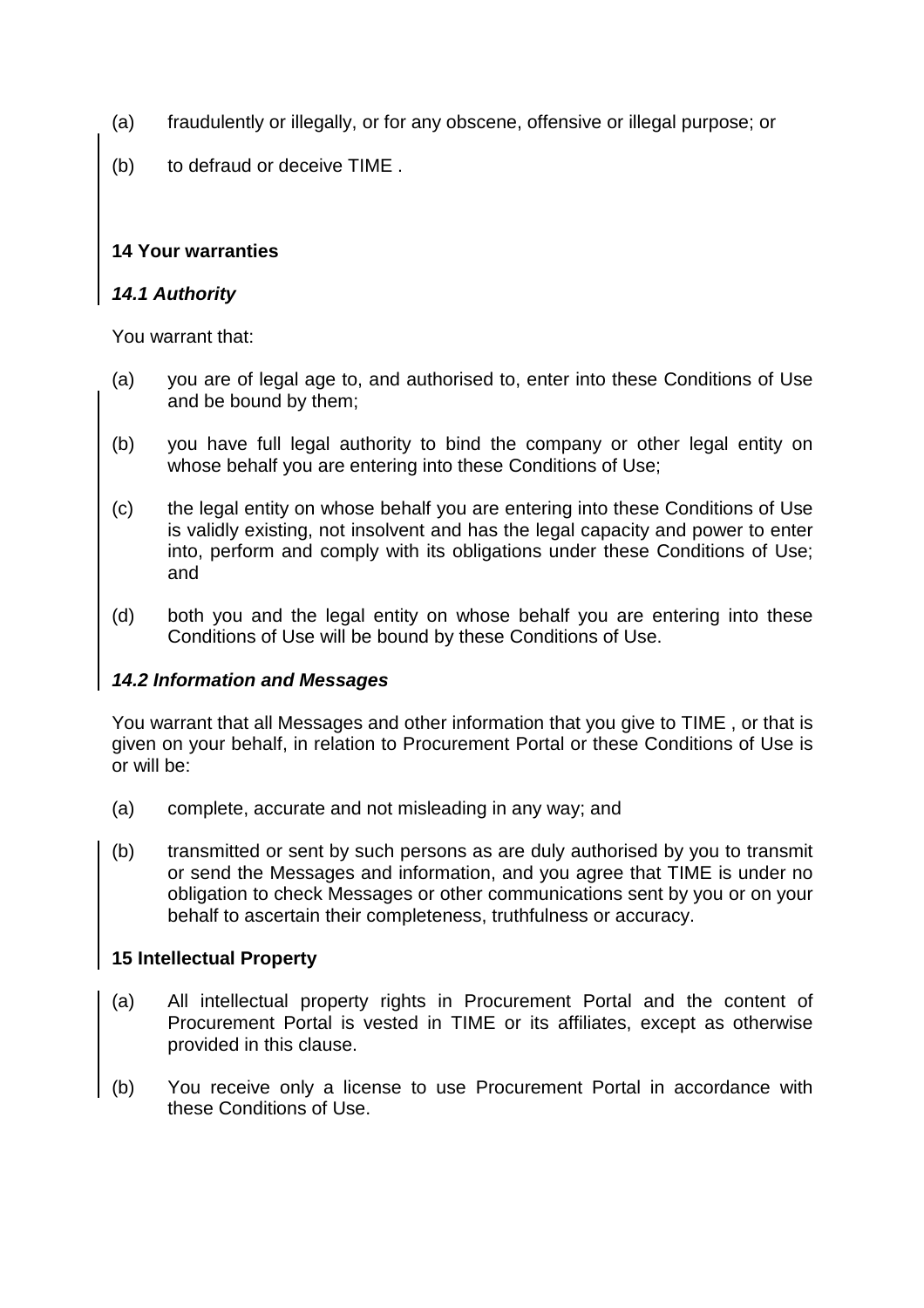- (c) Any content that is generated by you or other potential suppliers, and submitted to TIME via Procurement Portal during a bid process will be owned by the author of that content.
- (d) You must not reproduce or reuse any part of Procurement Portal or the content of Procurement Portal (other than material referred to in paragraph (c)) except as is necessary for and incidental to your use of Procurement Portal in accordance with these Conditions of Use, without the prior written permission of TIME.

## **16 Confidentiality**

## **16.1 Keep information confidential**

- (a) You must keep confidential, and not use or disclose any Confidential Information, except as permitted by these Conditions of Use.
- (b) The obligation of confidence in paragraph (a) extends to Confidential Information provided to or obtained by you before entering into these Conditions of Use.

## **16.2 Exclusions**

The obligation of confidence in clause 16.1(a) does not apply to Confidential Information that is:

- (a) required to be disclosed by applicable law or court order or the rules of any stock exchange on which your securities are listed, as long as you disclose the minimum amount of Confidential Information required to satisfy the law, order or rules, and give reasonable notice to TIME before disclosing any information;
- (b) in the public domain otherwise than as a result of a breach of these Conditions of Use or another obligation of confidence;
- (c) independently developed by you; or
- (d) already known by you independently of its interaction with TIME and free of any obligation of confidence.

## **16.3 Preventing disclosures**

You must take all steps and do all things necessary, prudent or desirable in order to safeguard the confidentiality of the Confidential Information.

## **16.4 Remedies for breach**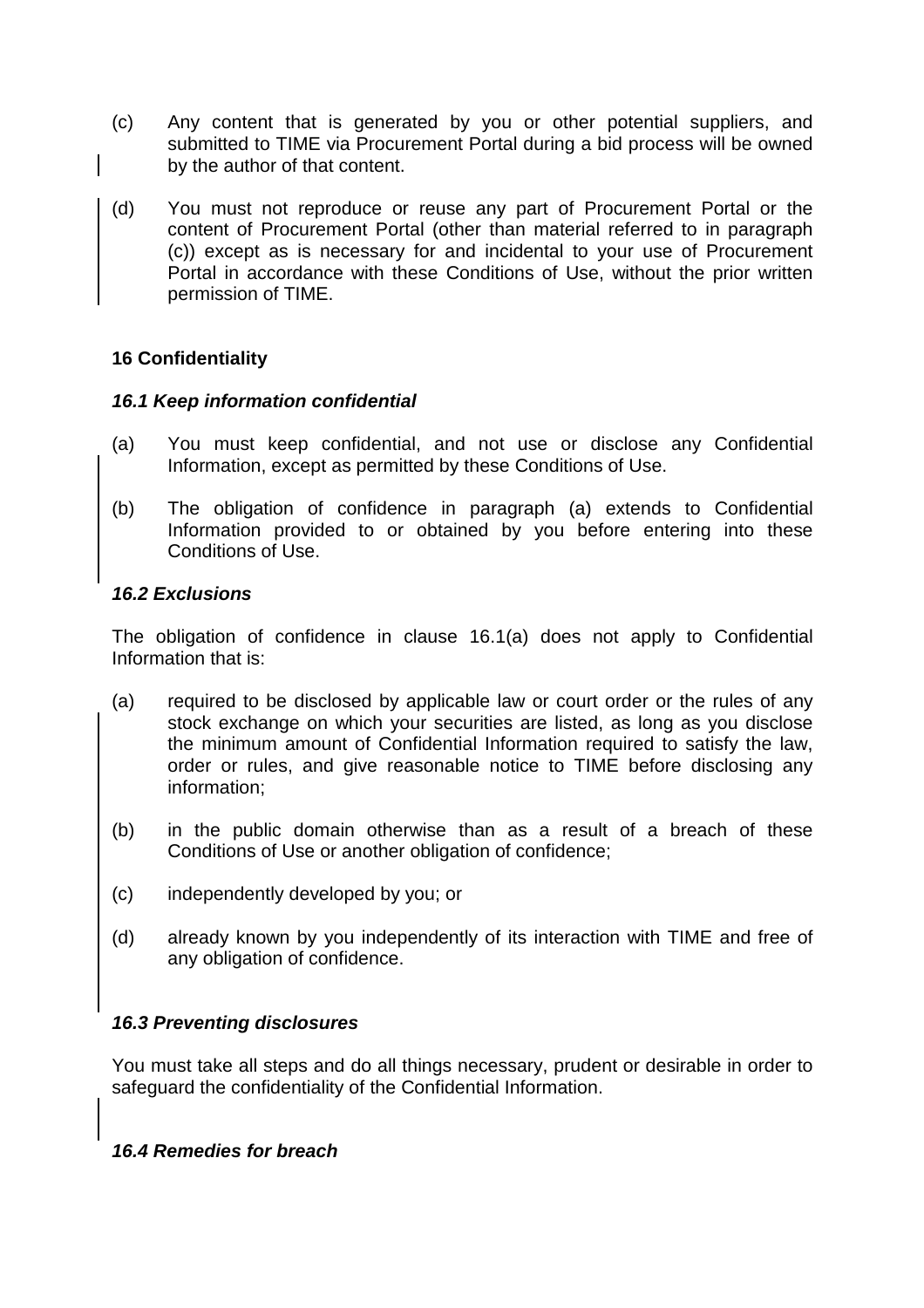- (a) You acknowledge that the value of the Confidential Information is such that an award of damages or an account of profits may not adequately compensate TIME if this clause 16 is breached.
- (b) You acknowledge that, without in any way compromising its right to seek damages or any other form of relief in the event of a breach of this clause 16, TIME may seek and obtain an ex-parte interlocutory or final injunction to prohibit or restrain you or your advisers from any breach or threatened breach of this clause 16.

## **16.5 Survival of obligations**

The obligations of confidentiality in this clause 16 survive the expiry or termination of these Conditions of Use.

## **17 Fees and charges**

- (a) There are currently no transaction fees or service charges for using Procurement Portal, unless specifically indicated by TIME.
- (b) TIME may at any time impose or vary fees and charges for the use of or arising out of the use of Procurement Portal, and you must pay TIME any such fees.
- (c) You are responsible for all telephone charges incurred in connecting to Procurement Portal. You are also responsible for any fees and charges imposed by any internet access service provider.
- (d) TIME reserves the right to charge you for any stamp duties or taxes (including any Goods and Services Tax) payable as a result of the use of Procurement Portal.

## **18 Notices**

## **18.1 Notices must be in writing**

All notices and other communication (Notices) which concern Procurement Portal must be in English and in writing.

## **18.2 How TIME dotCom Berhad will deliver Notices to you**

TIME may give you a Notice by:

- (a) sending you a Message via Procurement Portal;
- (b) broadcasting a message on Procurement Portal or on the Web Site;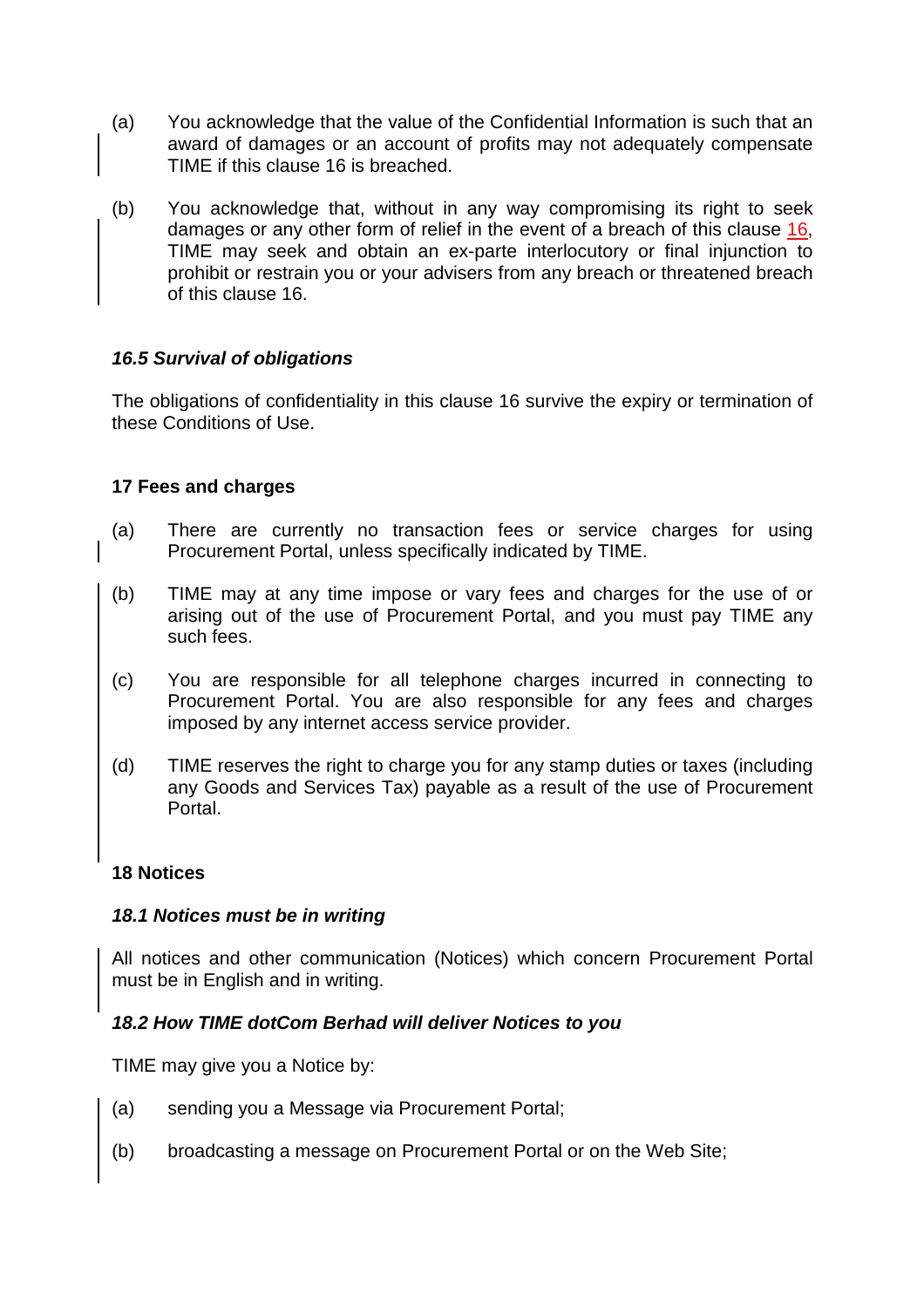- (c) delivering it to you by hand or sending it to you by pre-paid post or fax at the address or the fax number that you have last notified to us; or
- (d) subject to clause 18.4, sending it to you by email to the email address you have last notified us of.

## **18.3 How you may deliver notices to TIME**

You may give TIME a Notice by:

- (a) sending us a Message via Procurement Portal; or
- (b) if the Notice concerns Procurement Portal:

(1) delivering it to us by hand or sending it to us by pre-paid post or fax; or (2) subject to clause 18.4, sending it by email, to the following address or such other address as we may advise from time to time:

## **18.4 Excluded Notices**

A party must not send an Excluded Notice by email.

#### **18.5 When Notices are taken to have been given and received**

- (a) A Message sent via Procurement Portal is regarded as given and received as set out in clause 19.
- (b) A Notice sent by post is regarded as given and received on the 2nd Business Day following the date of postage.
- (c) A fax is regarded as given and received on production of a transmission report by the machine from which the fax was sent which indicates that the fax was sent in its entirety to the recipient's fax number, unless the recipient informs the sender that the Notice is illegible or incomplete within 4 hours of it being transmitted.
- (d) A Notice delivered or received other than on a Business Day or after 4.00pm (recipient's time) is regarded as received at 9.00am on the following Business Day and a Notice delivered or received before 9.00am (recipient's time) is regarded as received at 9.00am.
- (e) A Notice sent by email is regarded as given and received on the date shown by a printed "delivery receipt" generated by the sender's computer.

#### **19 Delivery and receipt of Messages**

#### **19.1 Messages by TIME**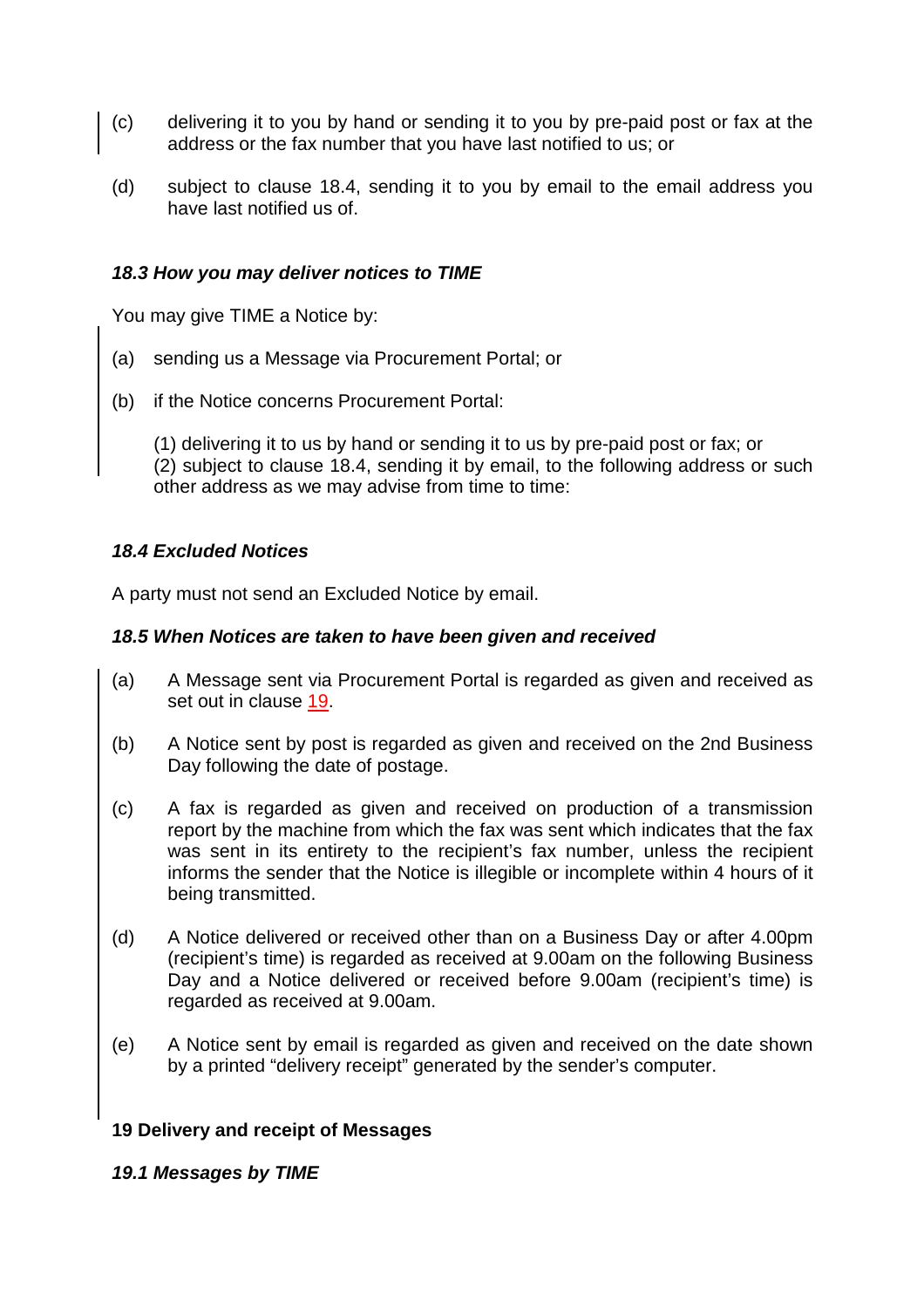- (a) You are deemed to have received a Message sent by TIME to you when the Message is displayed on your mailbox.
- (b) The date and time of the display of TIME Message on your mailbox will be indicated in the Message or otherwise captured in the Messages Log. You agree that this will constitute evidence of the date and time of your receipt of TIME Message.

#### **19.2 Messages by you**

- (a) TIME is deemed to have received a Message sent by you when the email generates an acknowledgement Message containing the date and time of delivery of your Message.
- (b) You agree that the acknowledgement Message constitutes evidence of the date and time of TIME receipt of your Message.

#### **20 General**

#### **20.1 Governing law and jurisdiction**

- (a) These Conditions of Use are governed by the law in force in Malaysia.
- (b) Each party irrevocably submits to the non-exclusive jurisdiction of courts exercising jurisdiction in Malaysia and courts of appeal from them in respect of any proceedings arising out of or in connection with these Conditions of Use or any Contract.

Each party irrevocably waives any objection to the venue of any legal process in these courts on the basis that the process has been brought in an inconvenient forum.

#### **20.2 Invalidity and enforceability**

- (a) If any provision of these Conditions of Use is invalid under the law of any jurisdiction the provision is enforceable in that jurisdiction to the extent that it is not invalid, whether it is in severable terms or not.
- (b) Clause 20.2(a) does not apply where enforcement of the provision of these Conditions of Use in accordance with clause 20.2(a) would materially affect the nature or effect of the parties' obligations under these Conditions of Use.

## **20.3 Waiver**

You may not rely on the words or conduct of TIME as a waiver of any right unless the waiver is in writing and signed by TIME.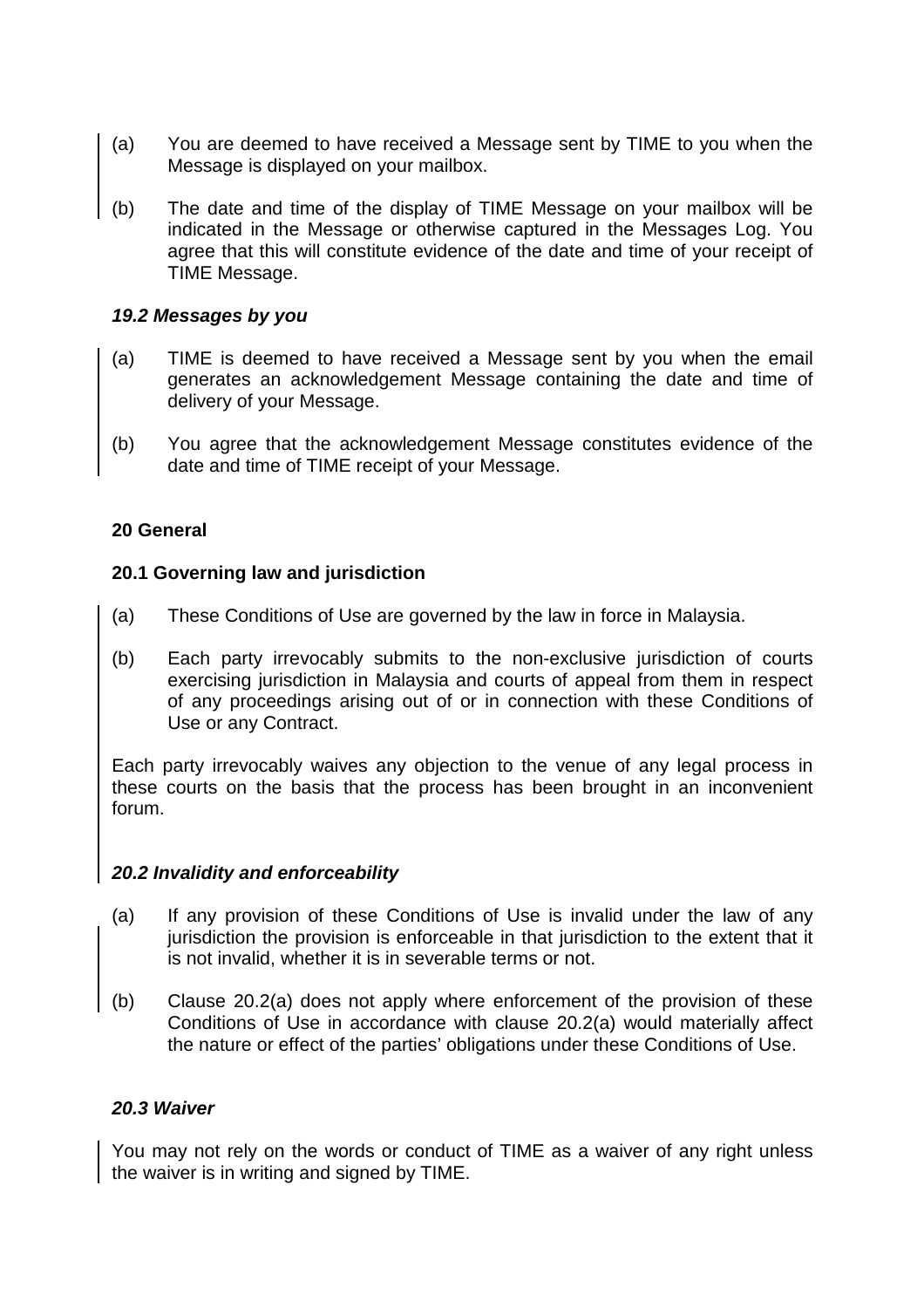In this clause 20.3:

- (i) "**conducts**" includes delay in the exercise of a right;
- (ii) "**right**" any right arising under or in connection with these Conditions of Use and includes the right to rely on this clause;
- (ii) "**waiver**" includes an election between rights and remedies, and conduct which might otherwise give rise to an estoppel.

# **20.4 Acceptance of and changes to Conditions of Use**

- (a) You acknowledge and accept that your use of Procurement Portal indicates your acceptance of these Conditions of Use.
- (b) These are the current Conditions of Use. They replace any other terms of use for the Procurement Portal published on the Web Site to date.
- (c) TIME may at any time vary these Conditions of Use for security, legal or regulatory reasons, or to reflect updates or changes to the services or functionality of Procurement Portal, by publishing the varied Conditions of Use on the Web Site.
- (d) TIME will indicate on the Web Site that these Conditions of Use have changed however TIME is under no obligation to specifically contact or notify you of any variation to these Conditions of Use. You accept that by doing this, TIME has provided you with sufficient notice of the variation. By your use of Procurement Portal after any variation, you are taken to have accepted the new Conditions of Use.

# **20.5 Assignment of rights**

- (a) You must not assign any rights arising out of or under these Conditions of Use without the prior written consent of TIME.
- (b) If you breach clause 20.5(a), TIME may terminate your access to Procurement Portal.
- (c) Clause 20.5(b) does not affect the construction of any other part of these Conditions of Use.

## **20.6 Further action to be taken at each party's own expense**

You must, at your own expense, do all things and execute all documents necessary to give full effect to these Conditions of Use and the transactions contemplated by it.

## **20.7 Relationship of the parties**